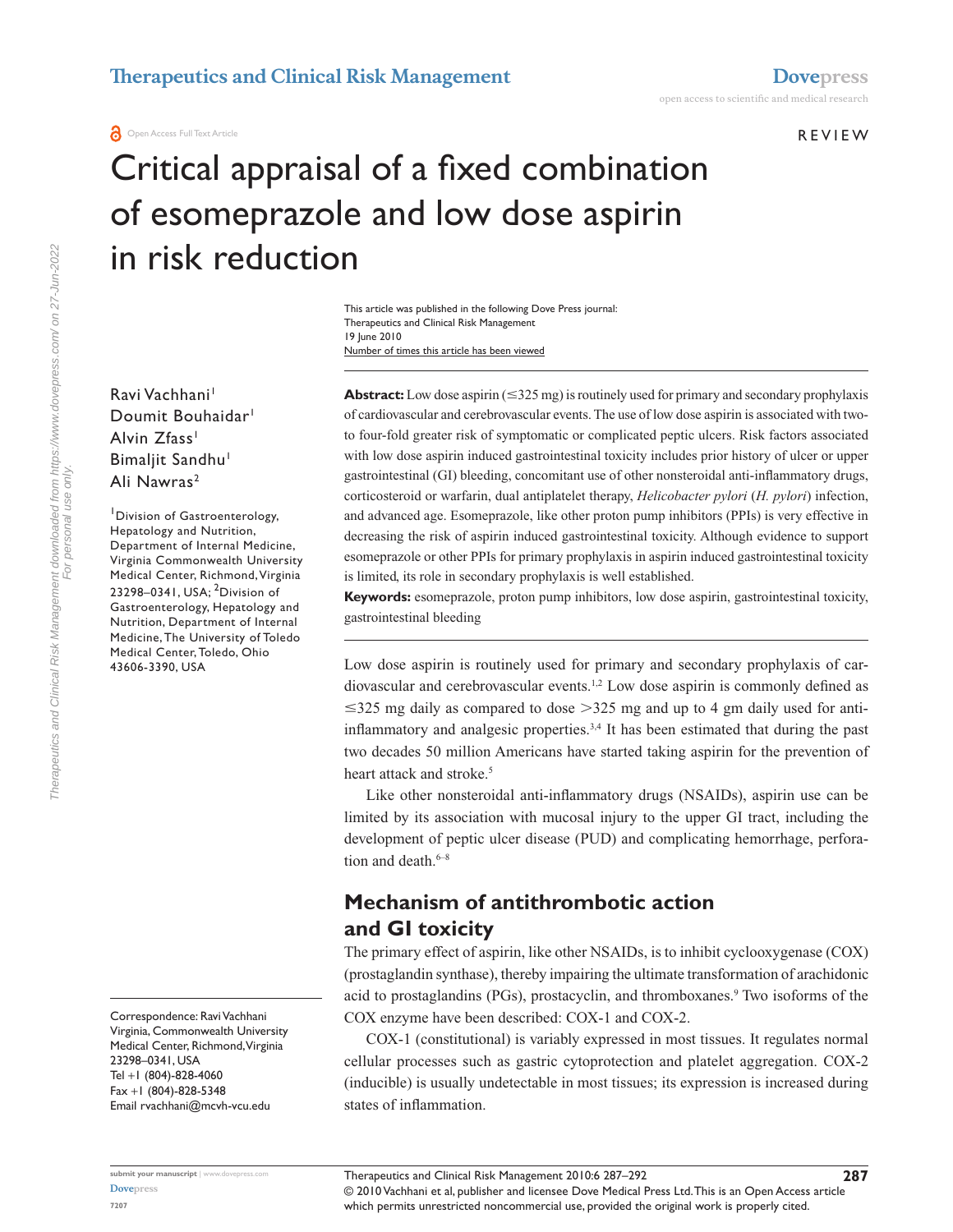Aspirin produces its antithrombotic effect by inhibiting the production of thromboxane A2 secondary to inhibition of COX-1.

The healthy gastric and duodenal mucosae constitutively use COX-1 to produce its mucosal protective PGs. Some of the cytoprotective mechanisms of PGs include: stimulation of glycoprotein (mucin), bicarbonate, and phospholipid secretion by cells, enhancement of mucosal blood flow and oxygen delivery to cells via local vasodilation, increased epithelial cell migration and enhanced epithelial cell proliferation.10 COX-1 inhibition by aspirin leading to prostaglandin depletion impairs these protective factors, resulting in a gastric environment that is more susceptible to topical attack by endogenous factors, such as acid, pepsin, and bile salts. The human stomach requires five to eight days to recover its COX-1 activity and its ability to synthesize protective PGs, suggesting a very slow turnover of gastric COX-1.11

# **Risk of GI toxicity with low dose aspirin**

In a meta-analysis of 14 trials including over 57,000 patients, relative risk (RR) of major GI bleeding with the use of low dose aspirin as compared with placebo was 2.07 (95% confidence interval (CI): 1.61–2.66). The absolute rate increase with aspirin above placebo was 0.12% per year.<sup>12</sup> In another meta-analysis of 24 trials including low dose and high dose aspirin, the odds ratio (OR) for bleeding with aspirin was 1.68% (95% CI: 1.51–1.88).5

It is interesting to note that patients using low dose aspirin are usually "high risk" cohorts for GI events. A large 5-year observational cohort study showed 0.23% background incidence of upper GI bleeding hospitalization in the group matched to the low dose aspirin users – nearly four times the rate noted for the general population without medications or condition predisposing to bleeding – suggesting that the group taking low dose aspirin was a "higher risk" population.13

# **Risk factor for aspirin induced GI toxicity**

In a large Danish cohort, factors that increased the risk of gastrointestinal bleeding included prior history of ulcers or gastrointestinal bleeding, corticosteroid use, anticoagulant therapy and addition of a nonaspirin nonsteroidal antiinflammatory drug.<sup>13</sup>

## Prior history of ulcer or upper GI bleeding

A case control study of patients hospitalized with upper GI bleeding identified a prior history of upper GI bleeding [OR:  $6.5$  (95% CI:  $2.0-21.2$ )] and a prior history of ulcer [OR:  $2.0$  (95% CI:  $1.0-4.1$ )] as significant risk factors for hospitalization with upper GI bleeding in patients taking low dose aspirin.<sup>14</sup> An assessment of 903 patients discharged from a cardiology service on 75–325 mg of aspirin daily and followed for a mean of 45 months noted a significant association between hospitalization for upper GI bleeding and a history of peptic ulcer or upper GI bleeding (risk ratio: 3.1, 95% CI: 1.5–6.5).15

## Concomitant use of NSAID

Addition of nonaspirin NSAIDs to low dose aspirin increases the risk of upper GI bleeding by two- to fourfold.

A case control study for hospitalization for bleeding ulcer revealed that low dose aspirin alone was associated with an adjusted OR of 3.3 (2.5–4.4), while the combination of low dose aspirin plus an NSAID had an OR of 7.7  $(3.6–16.4).$ <sup>16</sup>

Annual incidence of hospital admission for upper GI bleeding was more than doubled when NSAIDs plus low dose aspirin were compared with low dose aspirin alone: 1.4% vs 0.6%. The relative risk for aspirin alone was 2.6  $(2.2–2.9)$ , and it was significantly higher: 5.6  $(4.4–7)$  for low dose aspirin plus NSAID.13

Another similar study showed OR of 3.8 (1.8–7.8) for increased risk of upper GI bleeding with NSAID plus low dose aspirin compared to low dose aspirin alone.14

## *Helicobacter pylori* infection

The interaction between *H. pylori* infection and NSAIDs in the pathogenesis of PUD remains controversial. A metaanalysis, which included data from 25 observational studies, demonstrated that both *H. pylori* infection and nonselective NSAID use are independent risk factors, these risk factors are at least additive and possibly synergistic for the development of peptic ulcer and ulcer bleeding.17

Chan et al studied whether eradication of the *H. pylori* infection alone is effective in preventing recurrent bleeding. Two hundred and fifty patients taking aspirin who presented with upper gastrointestinal bleeding (which was confirmed by endoscopy) were then randomly assigned separately to receive 20 mg of omeprazole daily for six months or one week of eradication therapy followed by placebo for six months.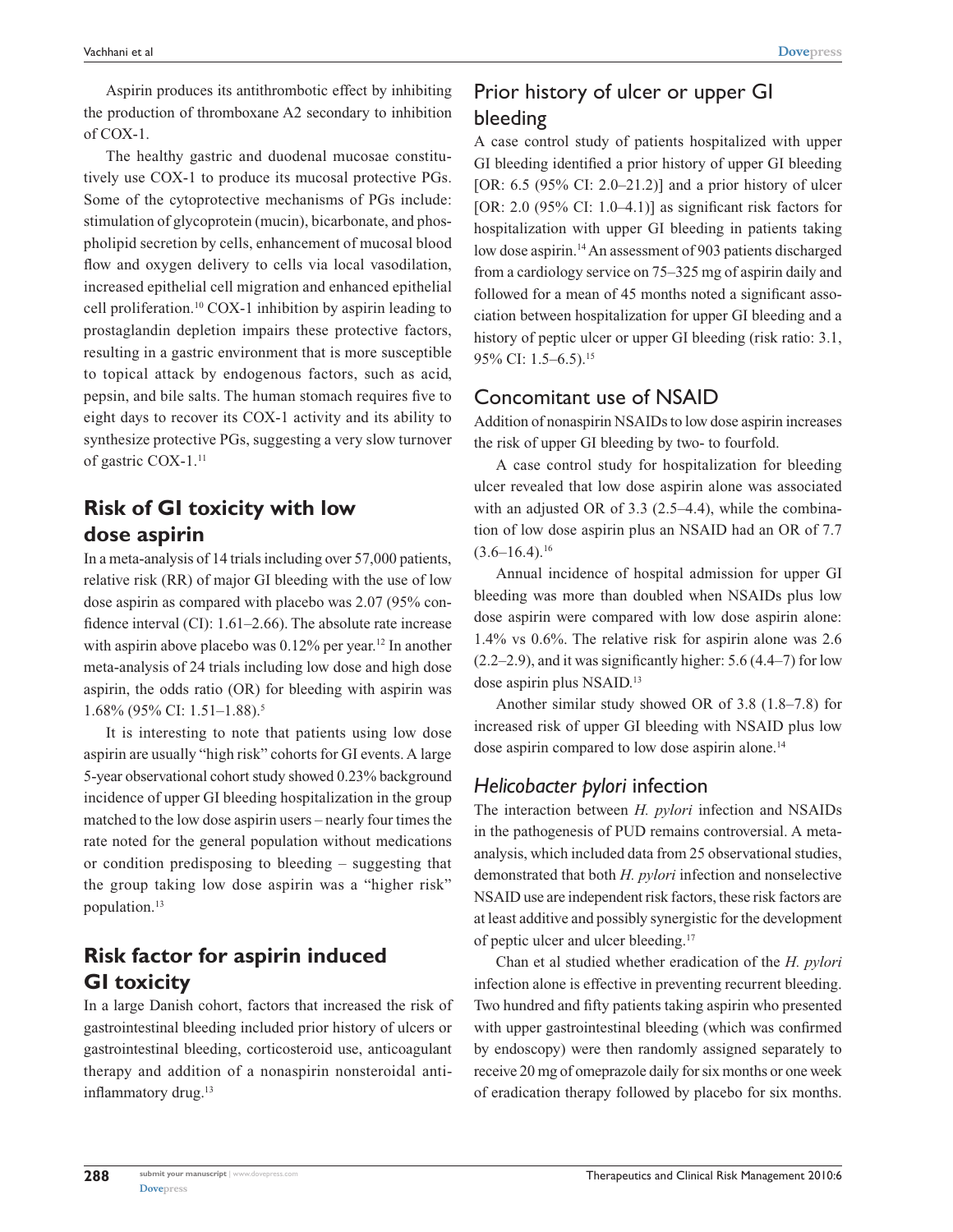Prior to randomization, their ulcers were healed by daily treatment with 20 mg of omeprazole for eight weeks or longer. The probability of recurrent bleeding during the six-month period was 1.9% for patients who received eradication therapy and 0.9% for patients who received omeprazole (absolute difference, 1.0%; 95% CI: −1.9 to 3.9%).

This study showed that among patients with *H. pylori* infection and a history of upper gastrointestinal bleeding who are taking low dose aspirin, the eradication of *H. pylori* is equivalent to treatment with omeprazole in preventing recurrent bleeding.18

In another randomized trial, all aspirin users with *H. pylori* infection and a history of ulcer bleeding received a course of eradication therapy. They were then randomly assigned to receive lansoprazole  $(n = 62)$  or placebo  $(n = 61)$  for up to 12 months. It was found that 1.6% (95%) CI: 0–9%) of patients in the lansoprazole group compared with 14.8% (95% CI: 7–26%) in the placebo group had recurrent ulcer bleeding. In the latter study, however, two-thirds of the patients with recurrent ulcer bleeding in the placebo group either had failure of *H. pylori* eradication or used concomitant NSAIDs, making data interpretation very difficult.<sup>19</sup>

In a prospective cohort study, the incidence rates of ulcer bleeding were compared among three different cohorts of low dose aspirin users, namely: patients without prior ulcer history who just started using aspirin  $(n = 548)$ ; aspirin users with prior ulcer bleeding and *H. pylori* infection who had successful eradication of *H. pylori* (n = 250); and *H. pylori*negative aspirin users who had prior ulcer bleeding  $(n = 118)$ . All patients received low dose aspirin  $(<160$  mg daily) without a gastroprotective agent. After a median followup of 48 months, the annualized incidence rate of ulcer bleeding in the three groups was 0.5%, 1.1%, and 4.6%, respectively. This study showed that confirmed eradication of *H. pylori* in aspirin users with prior ulcer bleeding significantly and substantially reduces the risk of recurrent bleeding.<sup>20</sup>

Two hundred and forty-five symptomatic elderly who were taking aspirin 75–300 mg daily, at least during the last 3 months, were evaluated by endoscopy. One hundred and twelve patients were *H. pylori*-positive and 133 patients were *H. pylori*-negative. A significantly higher prevalence of peptic ulcers was observed in *H. pylori*-positive than in *H. pylori*-negative subjects (36.6% versus 15.8%, *P* = 0.0002). This study showed that *H. pylori* infection influences the prevalence of peptic ulcers and the cost effectiveness of the PPI prevention therapy.<sup>21</sup>

#### Concomitant use of clopidogrel

Addition of clopidogrel to aspirin increases the risk of GI and non GI bleeding. In the 'clopidogrel in unstable angina to prevent recurrent events' (CURE) trial, major bleeding (GI and non GI causes of bleeding) was significantly more common in the clopidogrel plus aspirin group (3.7%) as compared with 2.7% in the aspirin plus placebo group; RR, 1.38; 95% CI: 1.13 to 1.67;  $P = 0.001$ .<sup>22</sup>

In the 'management of atherothrombosis with clopidogrel in high-risk patients with recent transient ischemic attacks or ischemic stroke' (MATCH) trial, life threatening bleeding was higher in the group receiving aspirin and clopidogrel versus clopidogrel alone (96 [2.6%] vs 49 [1.3%]; absolute risk increase 1.3% [95% CI: 0.6 to 1.9]). The majority of bleeding was due to GI related complications.<sup>23</sup>

In the 'clopidogrel for high atherothrombotic risk and ischemic stabilization, management, and avoidance' (CHARISMA) trial, the rate of moderate bleeding was 2.1% in the clopidogrel plus aspirin group, as compared with 1.3% in the placebo plus aspirin group (RR, 1.62; 95% CI: 1.27 to 2.08;  $P < 0.001$ ).<sup>24</sup>

These trials provide the evidence that combined low dose aspirin and clopidogrel therapy is associated with significantly higher risk of GI bleeding when compared with low dose aspirin alone.

#### Age

Though data regarding high risk of GI complication with low dose aspirin use in older population is mixed,15,25 Patrono et al showed that the risk was below 0.5% for patients under 50 years old, while the risk was 4% in controls aged 70–79 years old, and approximately 6% in controls over 80 years old.26

## Warfarin

In a comprehensive meta-analysis of 14 randomized controlled trials (RCT) including 25,307 patients, results showed OR of 2.2 (95% CI: 1.64–2.96) for major extracranial bleeding when aspirin alone was compared to combination of aspirin with warfarin.<sup>27</sup>

## **Corticosteroid**

A cohort study showed that relative risk of hospitalization for upper GI bleeding was 5.3 (2.9–8.8) when low dose aspirin was used along with corticosteroid,<sup>28</sup> as compared to RR of 2.6 (2.2–2.9) expected for the same population with low dose aspirin alone.<sup>13</sup>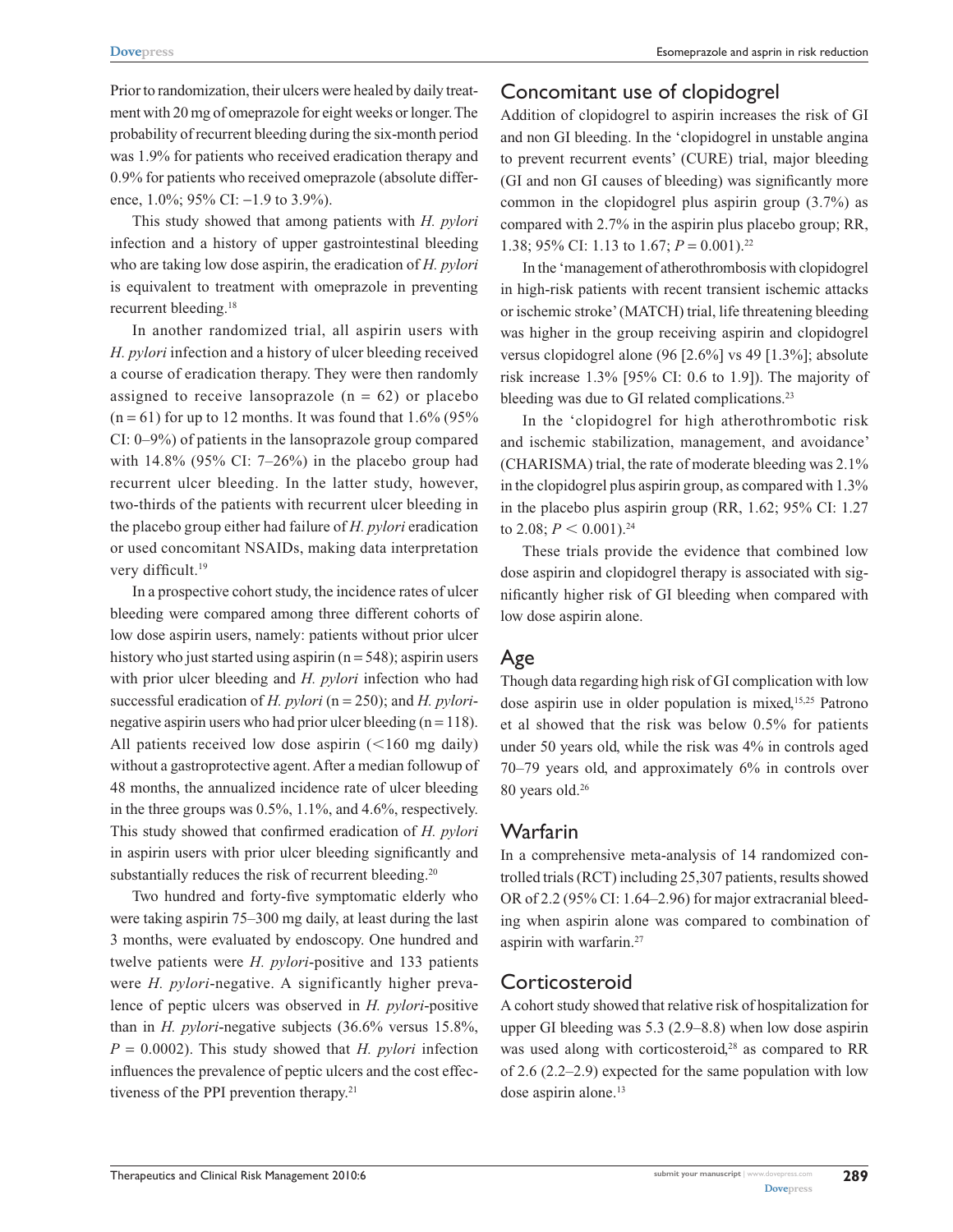#### Low versus high dose aspirin

Increasing the dose of aspirin above the cardioprotective dose increases the risk of GI bleeding compared to low dose aspirin.29 However, increasing the dose from 75–81 mg to 325 mg doesn't increase the risk of GI bleeding. In a meta-analysis the relative risk of major GI bleeding with "lower" low dose aspirin  $(75-162.5 \text{ mg daily})$  was similar to the relative risk with "higher" low dose aspirin (162.5–325 mg daily): 2.22 (95% CI: 1.61–3.06) vs 2.35 (95% CI:  $0.98-5.66$ ).<sup>12</sup> Two other randomized controlled trials have reported similar findings.<sup>30,31</sup>

Enteric-coated aspirin has no significant protective effect on the clinically relevant end point of gastrointestinal bleeding or other ulcer complications.32

## **Mucosal protection**

Methods commonly employed to prevent the development of peptic ulceration and mucosal injury in patients taking aspirin include cotherapy with a PPI, high dose histamine-2 receptor antagonists (H2RA), or the synthetic prostaglandin E1 analog, misoprostol.

#### **Misoprostol**

Limited number of studies address the role of misoprostol specifically in aspirin.<sup>33–36</sup> Most of the studies have been in nonaspirin NSAIDs. A meta-analysis shows that cotherapy with misoprostol reduced the incidence of duodenal ulcers by 53% and gastric ulcer by 74% when compared with the placebo in patients with chronic NSAIDs use.37

The usefulness of misoprostol was limited by the occurrence of GI side effects, primarily cramping and diarrhea, and by compliance problems related to four-times a day (q.i.d). dosage.

## High dose H2RA

Systemic reviews have shown that double dose but not single dose H2RA are effective in reducing the risk of NSAIDinduced endoscopic gastric ulcers.37,38

## Proton pump inhibitors

A number of studies have demonstrated that the PPIs are very effective for the healing and prevention of gastroduodenal ulcers associated with NSAIDs (including aspirin) when NSAIDs cannot be discontinued.18,19,39–43

Three trials specifically looked at the role of esomeprazole with low dose aspirin in prevention of gastroduodenal complications.

The role of aspirin with esomeprazole versus clopidogrel to prevent recurrent ulcer bleeding was assessed by Chan et al<sup>44</sup> In a 12-month, prospective, randomized, double-blind trial that compared aspirin plus esomeprazole with clopidogrel for patients who had previous aspirin-induced ulcer bleeding and were expected to continue low dose aspirin. Before randomization, healing of ulcers and eradication of *H. pylori*, if present, was documented. One hundred and fifty patients were assigned to receive aspirin plus esomeprazole and 161 patients were assigned to receive clopidogrel. The primary end point was recurrent ulcer bleeding as defined according to prespecified criteria – namely, hematemesis or melena with ulcers or bleeding erosions confirmed on endoscopy, or a decrease in the hemoglobin level of at least 2 g per deciliter in the presence of endoscopically documented ulcers or bleeding erosions.

Recurrent ulcer bleeding occurred in 13 patients receiving clopidogrel and 1 receiving aspirin plus esomeprazole. The cumulative incidence of recurrent bleeding during the 12 month period was 8.6% (95% CI: 4.1–13.1%) among patients who received clopidogrel and 0.7% (95% CI: 0–2.0%) among those who received aspirin plus esomeprazole (difference: 7.9% points; 95% CI: 3.4–12.4; *P* = 0.001).44

In a similar trial, the role of esomeprazole with aspirin versus clopidogrel for prevention of recurrent gastrointestinal ulcer complications was assessed in a prospective, double-blind, randomized, controlled study of 170 patients. Patients who developed ulcer bleeding after the use of low dose and were expected to require continuous treatment with low dose aspirin were randomly assigned to treatment with esomeprazole 20 mg/day and aspirin 100 mg/day  $(n = 86)$  or clopidogrel 75 mg/day  $(n = 84)$  for 52 weeks. Before randomization, healing of ulcers and eradication of *H. pylori*, if present, was documented. The primary end point was recurrent ulcer complications. During a median follow up period of 52 weeks, no patient in the esomeprazole group, as compared with 9 patients in the clopidogrel group, developed recurrent ulcer complications. The cumulative incidences of recurrent ulcer complications were 0% in patients receiving esomeprazole and aspirin and 13.6% in patients receiving clopidogrel (absolute difference, 13.6%; 95% CI: 6.3–20.9;  $P = 0.0019$ <sup>45</sup>

A multinational trial by Yeomans et al assessed the efficacy of esomeprazole 20 mg once daily vs the placebo for primary risk reduction of the gastroduodenal ulcers associated with continuous use of low dose aspirin. In this randomized, double-blind, placebo controlled study patients aged  $>60$  years old, who were receiving aspirin 75–325 mg once daily and without baseline gastroduodenal ulcer at endoscopy, were randomized to esomeprazole 20 mg once daily or placebo for 26 wks. The presence of endoscopic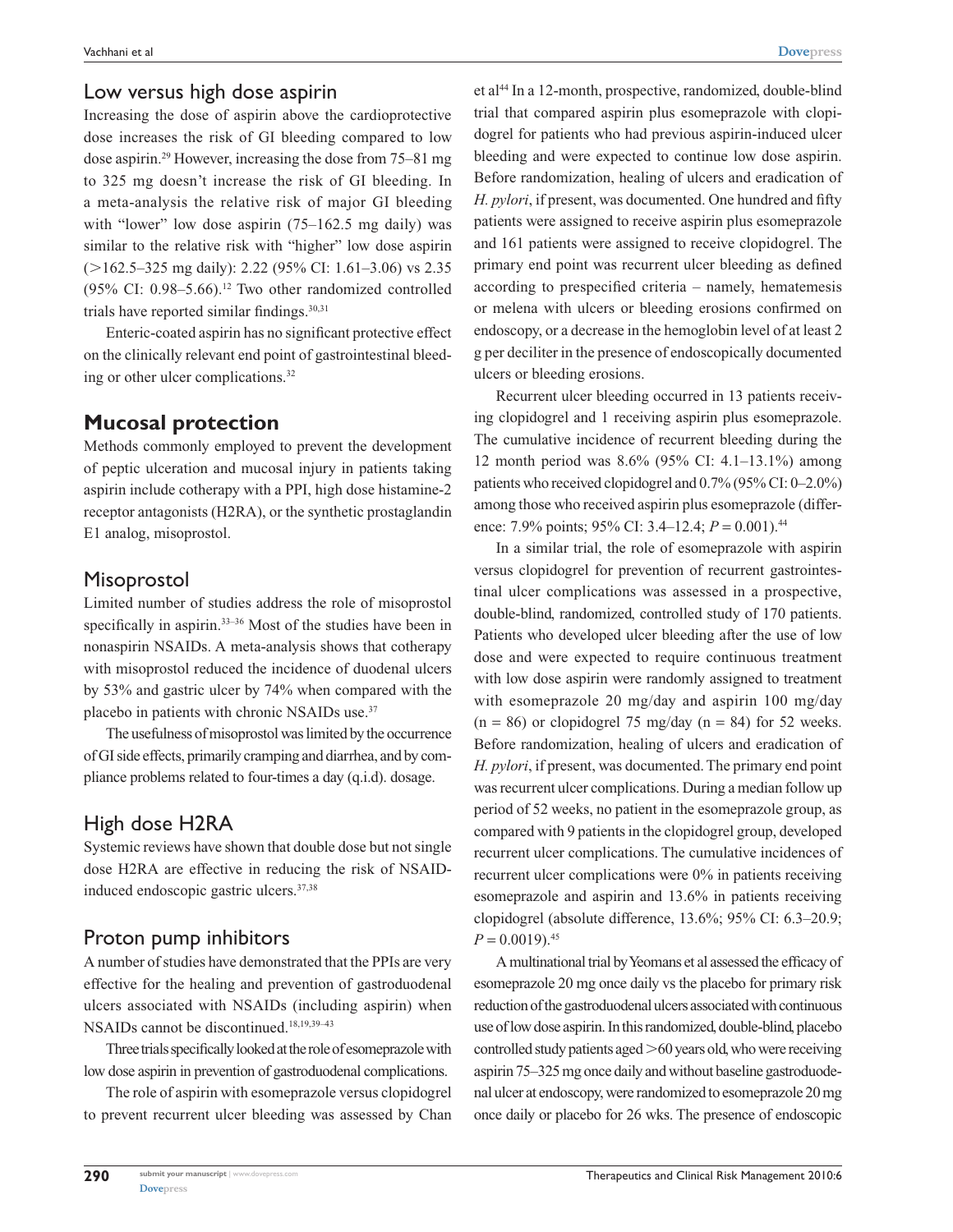gastric and/or duodenal ulcers and esophageal lesions was assessed at weeks 8 and 26. Upper gastrointestinal symptoms were assessed at weeks 8, 16, and 26. The intention-to-treat population comprised 493 patients in the esomeprazole group and 498 patients in the placebo group. Twenty-seven patients (5.4%) in the placebo group developed a gastric or duodenal ulcer during 26 weeks' treatment compared with eight patients (1.6%) in the esomeprazole group (life table estimates: 6.2% vs  $1.8\%$ ;  $P = 0.0007$ ). At 26 weeks, the cumulative proportion of patients with erosive esophagitis was significantly lower for esomeprazole versus the placebo (4.4% and 18.3%, respectively;  $P < 0.0001$ ). At 26 weeks, esomeprazole treated patients were more likely to experience resolution of heartburn, acid regurgitation, and epigastric pain  $(P < 0.05)^3$ 

Pharmacokinetics and pharmacodynamics of esomeprazole are described elsewhere,<sup>46</sup> there is no pharmacokinetic interaction between esomeprazole (40 mg) and aspirin (325 mg) during repeated coadministration in healthy volunteers.47

#### **Discussion**

The role of PPI in prevention of low dose aspirin-induced gastrointestinal toxicity should be considered in the context of whether PPI is being considered for primary or secondary prevention of gastrointestinal toxicity.

Though the role of PPI for prevention of peptic ulcer in patients with chronic low dose aspirin is well documented, the evidence to support their use for prevention of a first episode of aspirin induced GI bleeding is limited.

In many studies, the endoscopic visualization of an ulcer was utilized and interpreted as a surrogate end point for GI bleeding and other complications of gastric and duodenal ulcers. However, the end point that really matters in clinical practice and against which the clinically relevant therapeutic effect of PPI must ultimately be judged is the prevention of GI complications and upper GI bleeding in particular. More randomized trials with clinical rather than endoscopic endpoints are needed before primary prevention with a PPI can be widely recommended. One can consider eradication of *H. pylori*, if positive, in a high-risk population prior to PPI use.

The role of PPI for secondary prevention of peptic ulcer in patients with chronic low dose aspirin is proven beyond doubt; however it is not unreasonable to consider eradication of *H. pylori* alone without PPI prophylaxis in chronic low dose aspirin users.

It has been suggested that gastroprotective therapy with PPI should be used for patients considered to be at increased risk from chronic aspirin therapy. Increased risk was defined as a history of ulcer disease or complication, dual antiplatelet therapy, concomitant anticoagulant therapy, or more than one of the following risk factors: age  $\geq 60$  years, glucocorticoid use, or dyspepsia/gastroesophageal reflux disease (GERD).<sup>48</sup> Recent concerns about interaction between PPI and clopidogrel is beyond the scope of this article, however it should be kept in mind when prescribing them together.<sup>49</sup>

In summary, further research is needed to determine the optimal regimen for primary prevention of GI toxicity among "high risk" low dose aspirin users. Based upon the currently available evidence, esomeprazole is very effective for secondary prevention of GI toxicity in low dose aspirin users.

#### **Disclosure**

The authors report no conflicts of interest in this work.

#### **References**

- 1. Collaborative overview of randomised trials of antiplatelet therapy. In: Prevention of death, myocardial infarction, and stroke by prolonged antiplatelet therapy in various categories of patients. Antiplatelet Trialists' Collaboration. *BMJ*. 1994;308(6921):81–106.
- 2. Weisman SM, Graham DY. Evaluation of the benefits and risks of low-dose aspirin in the secondary prevention of cardiovascular and cerebrovascular events. *Arch Intern Med*. 2002;162(19):2197–2202.
- 3. Yeomans N, Lanas A, Labenz J, et al. Efficacy of esomeprazole (20 mg once daily) for reducing the risk of gastroduodenal ulcers associated with continuous use of low-dose aspirin. *Am J Gastroenterol*. 2008;103(10):2465–2473.
- 4. Laine L. Review article: gastrointestinal bleeding with low-dose aspirin what's the risk? *Aliment Pharmacol Ther*. 2006 Sep 15;24(6):897–908.
- 5. Derry S, Loke YK. Risk of gastrointestinal haemorrhage with long term use of aspirin: meta-analysis. *BMJ*. 2000;321(7270):1183–1187.
- 6. Wolfe MM, Lichtenstein DR, Singh G. Gastrointestinal toxicity of nonsteroidal antiinflammatory drugs. *N Engl J Med*. 1999;340(24):1888–1899.
- 7. Lanas A, Perez-Aisa MA, Feu F, et al. A nationwide study of mortality associated with hospital admission due to severe gastrointestinal events and those associated with nonsteroidal antiinflammatory drug use. *Am J Gastroenterol*. 2005;100(8):1685–1693.
- 8. Nakayama M, Iwakiri R, Hara M, et al. Low-dose aspirin is a prominent cause of bleeding ulcers in patients who underwent emergency endoscopy. *J Gastroenterol*. 2009;44(9):912–918.
- 9. Vane JR. Inhibition of prostaglandin synthesis as a mechanism of action for aspirin-like drugs. *Nat New Biol*. 1971;231(25):232–235.
- 10. Robert A. Cytoprotection by prostaglandins. *Gastroenterology*. 1979;77(4 Pt 1):761–767.
- 11. Feldman M, Shewmake K, Cryer B. Time course inhibition of gastric and platelet COX activity by acetylsalicylic acid in humans. *Am J Physiol Gastrointest Liver Physiol*. 2000;279(5):G1113–11120.
- 12. McQuaid KR, Laine L. Systematic review and meta-analysis of adverse events of low-dose aspirin and clopidogrel in randomized controlled trials. *Am J Med*. 2006 Aug;119(8):624–638.
- 13. Sorensen HT, Mellemkjaer L, Blot WJ, et al. Risk of upper gastrointestinal bleeding associated with use of low-dose aspirin. *Am J Gastroenterol*. 2000;95(9):2218–2224.
- 14. Lanas A, Bajador E, Serrano P, et al. Nitrovasodilators, low-dose aspirin, other nonsteroidal antiinflammatory drugs, and the risk of upper gastrointestinal bleeding. *N Engl J Med*. 2000;343(12):834–839.
- 15. Serrano P, Lanas A, Arroyo MT, Ferreira IJ. Risk of upper gastrointestinal bleeding in patients taking low-dose aspirin for the prevention of cardiovascular diseases. *Aliment Pharmacol Ther*. 2002;16(11):1945–1953.